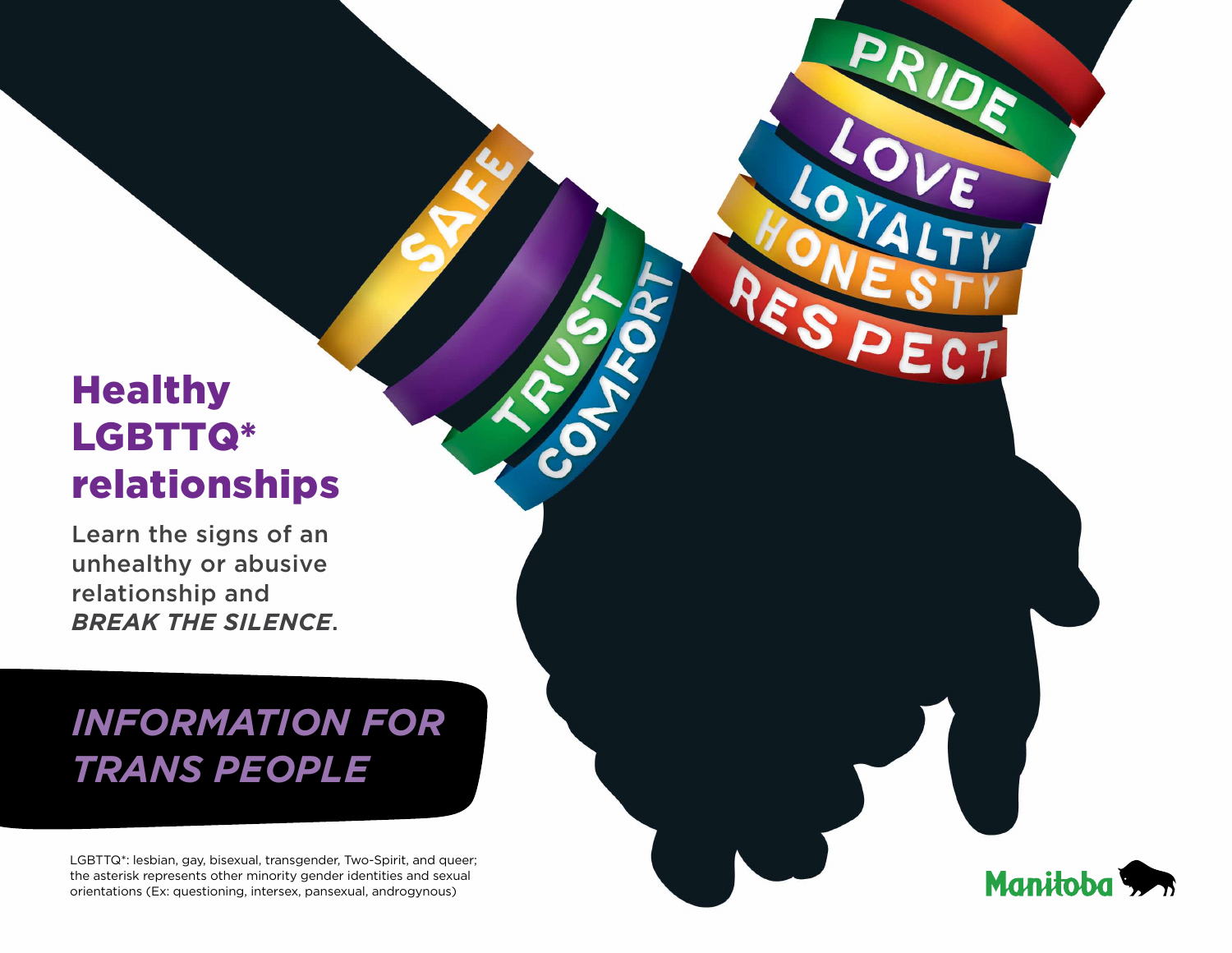**Signs of a <b>HEALTHY** *Relationship, for Trans People*

| • feeling comfortable communicating and listening<br>to one another                                                                                                                                                                                                      | • feeling uncomfortable being open; not caring about<br>a partner's feelings and opinions    | • feeling afraid to be open with a partner;<br>feeling afraid that a partner may use insults<br>or become violent                                                                                                                                                                                                                                                                                                                                                                                                                               |
|--------------------------------------------------------------------------------------------------------------------------------------------------------------------------------------------------------------------------------------------------------------------------|----------------------------------------------------------------------------------------------|-------------------------------------------------------------------------------------------------------------------------------------------------------------------------------------------------------------------------------------------------------------------------------------------------------------------------------------------------------------------------------------------------------------------------------------------------------------------------------------------------------------------------------------------------|
| • negotiating and trying to find common ground<br>during disagreements                                                                                                                                                                                                   | • not discussing problems or listening to each<br>other's views                              | • feeling afraid that disagreements will lead<br>to anger and abuse                                                                                                                                                                                                                                                                                                                                                                                                                                                                             |
| • supporting and respecting a trans partner;<br>respecting each other's identity, including culture,<br>race, age, class, spiritual beliefs, sexual orientation,<br>gender identity, immigration status, appearance,<br>ability and health status (including HIV status) | • not accepting that a partner is trans;<br>not valuing aspects of a partner's identity      | • insulting a partner's gender identity (Ex: refusing<br>to use the name or pronoun a partner has chosen;<br>saying a partner is not a real man or woman;<br>making fun of their appearance)<br>• not allowing a partner access to their hormones,<br>packers, binders, wigs, etc.<br>• insulting other aspects of a partner's identity;<br>threatening to deport them; threatening to disclose<br>health conditions; not allowing a partner to get<br>medical care; threatening to infect a partner with<br>HIV (if a partner is HIV positive) |
| • being out, or discussing and respecting each others'<br>decisions about coming out                                                                                                                                                                                     | • feeling stressed and disagreeing often because<br>of differences in how out partners are   | • threatening to out a partner to family, friends,<br>co-workers, cultural community or spiritual<br>community                                                                                                                                                                                                                                                                                                                                                                                                                                  |
| • valuing each other and treating one another<br>respectfully                                                                                                                                                                                                            | • behaving inconsiderately toward one another                                                | • treating a partner disrespectfully<br>(Ex: name calling, insults)                                                                                                                                                                                                                                                                                                                                                                                                                                                                             |
| • staying connected with family and friends;<br>not feeling threatened by each other's relationships;<br>spending some time alone, and seeing this as being<br>healthy                                                                                                   | • spending nearly all of your time together,<br>and little time with friends/family or alone | • behaving jealously or possessively (Ex: not allowing<br>a partner to spend time alone or with family/friends;<br>telling a partner where they can go; checking<br>on them all the time)                                                                                                                                                                                                                                                                                                                                                       |
| • talking about finances; making financial decisions<br>together                                                                                                                                                                                                         | • not communicating about finances;<br>resenting how money is being spent                    | • controlling the finances completely;<br>taking a partner's money                                                                                                                                                                                                                                                                                                                                                                                                                                                                              |

*Signs of an* **UNHEALTHY** *Relationship, for Trans People*

- respecting boundaries about physical affection and sex; not pressuring a partner to do anything they don't want to do
- not using physical violence; speaking calmly and respectfully

People in abusive relationships often feel ashamed, depressed and worthless. Experiences of transphobia can add to these feelings. Low self-esteem and a lack of confidence make it more difficult to seek help.

Also, trans people in abusive relationships may fear transphobic responses from those who could help them. For both trans people who are being abused and those who are abusive, this can affect how safe and comfortable they feel seeking help.

• raising voices toward one another sometimes or making insensitive comments (but neither partner fears the other)

• embarrassment communicating about sex; sometimes going along with things

Unhealthy relationships may gradually become worse, and eventually abusive. If your relationship seems unhealthy, consider getting help from a counsellor, friend, family member, workshop or book.

If you know someone experiencing abuse and would like tips on how to talk to them, go to: **manitoba.ca/stoptheviolence/know\_someone** • yelling or screaming at a partner; using or threatening physical violence: (Ex: kicking, hitting, slapping, shoving, scratching or biting); hurting, or threatening to hurt people or animals a partner cares about; threatening to take the children or turn them against a partner; destroying a partner's belongings

• forcing a partner to have sex, or to do things

they don't want to do

**Signs of an ABUSIVE** *Relationship, for Trans People*

Relationship abuse happens in all segments of LGBTTQ\* communities. It affects people of all ages, cultures, income levels, spiritualities, professions, abilities and regions of the province.